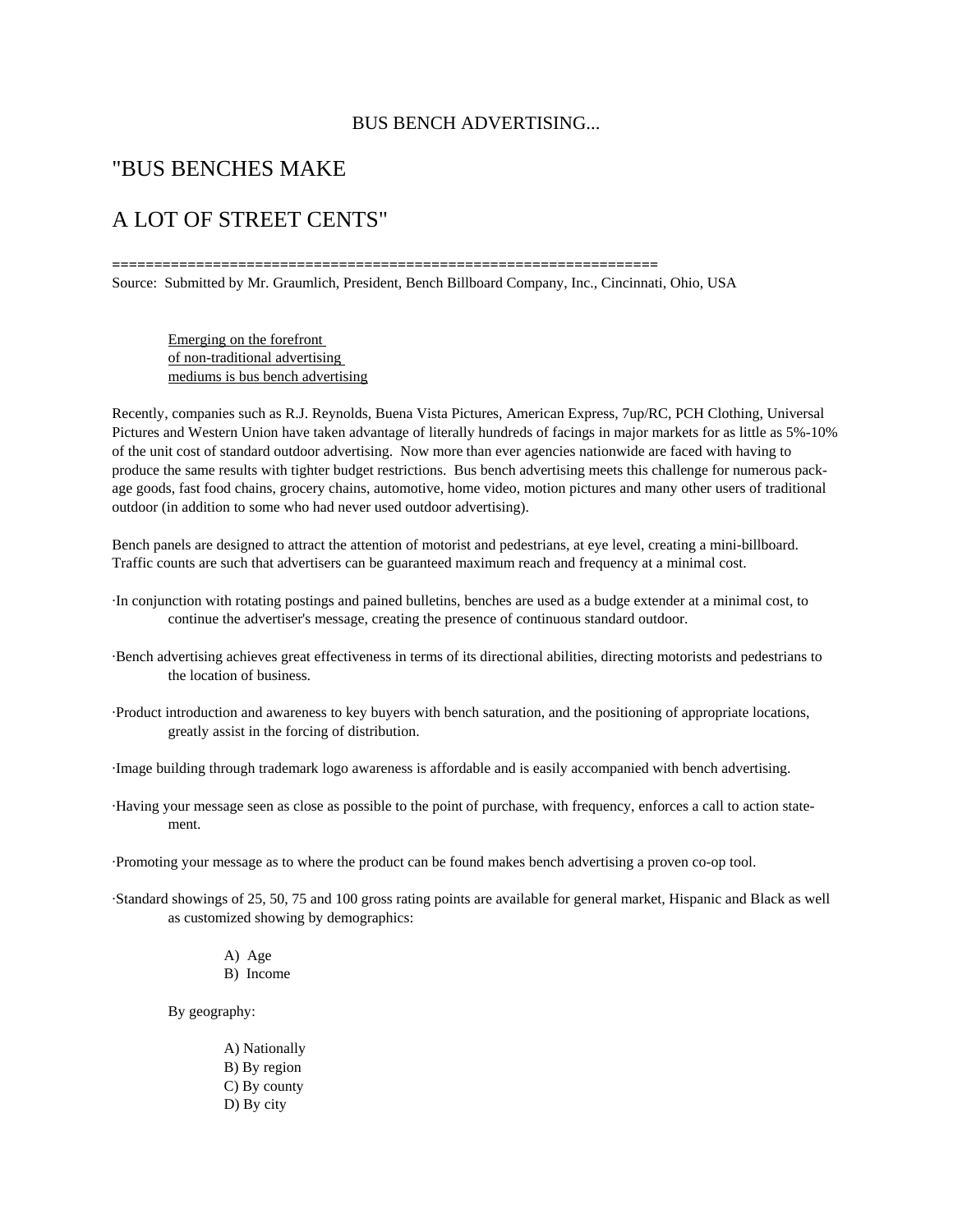#### E) Zip code

Any by venue:

 A) By Region B) Shopping centers C) Sports arenas D) City points of interest, amusements, etc. E) Hotels, convention centers, airports, movie theaters F) Schools G) Beach & riverside packaging

With its inception at the turn of the century, up until the past couple of years, bus bench advertising had been viewed primarily as a medium used by local business. But with advertisers and agencies developing an awareness of the vast use of this medium, combined with the many production upgrades, benches no longer take a back seat for anyone looking for strong advertising impact. The standard bus bench ad is 24" in height by 72" in length. Bench operators accept ads produced on vinyl, even those designed and produced for standard transit, tail light displays. Take advantage of bench ads economical rates along with the assured economies of design and production with consistent quality. Bus bench advertising has made outdoor an affordable reality for many in today's tight-fisted economy and is being positioned competitively in numerous standard outdoor buys.

#### **Proof Positive**

In order to test the effectiveness of Bus Bench Advertising, Coast United Advertising developed a campaign for a fictitious product called, "Love Handles...Fat Food to Go." By placing advertising panels for the fictitious product onto the medium, the ability to brand products and convey concise advertising messages could be researched and analyzed. As "Love Handles" only appeared on bus benches, the significant awareness results achieved could be directly attributed to the bus bench campaign.

#### **The Campaign**

"Love Handles" ads were placed on approximately 800 benches in Los Angeles County and 100 benches in Orange County from September 25, 1989 through November 20, 1989, representing the equivalent of a #100 and a #50 showing, respectively. At the conclusion of the 8-week test, the consumer awareness research results from Los Angeles County were virtually twice as high as those from Orange County. The research highlights to follow are from the Los Angeles personal interview sample.

#### **The Research**

Sievers Research Company conducted the independent study of "Love Handles" in three waves...the first wave at 4 weeks and the final wave at the 8 week campaign conclusion.

#### **Results**

#### *Unaided Awareness*

Respondents were asked a series of questions about cake product brands and advertising, new cake product brand and advertising and amusing advertising for new cake products. The final results produced an unaided awareness for "Love Handles" of 4%.

#### *Aided Awareness*

Respondents that did not identify "Love Handles" on a spontaneous basis were first shown a card with five cake product names, including "Love Handles", and asked to identify familiar brands, resulting in an 11% response. Those not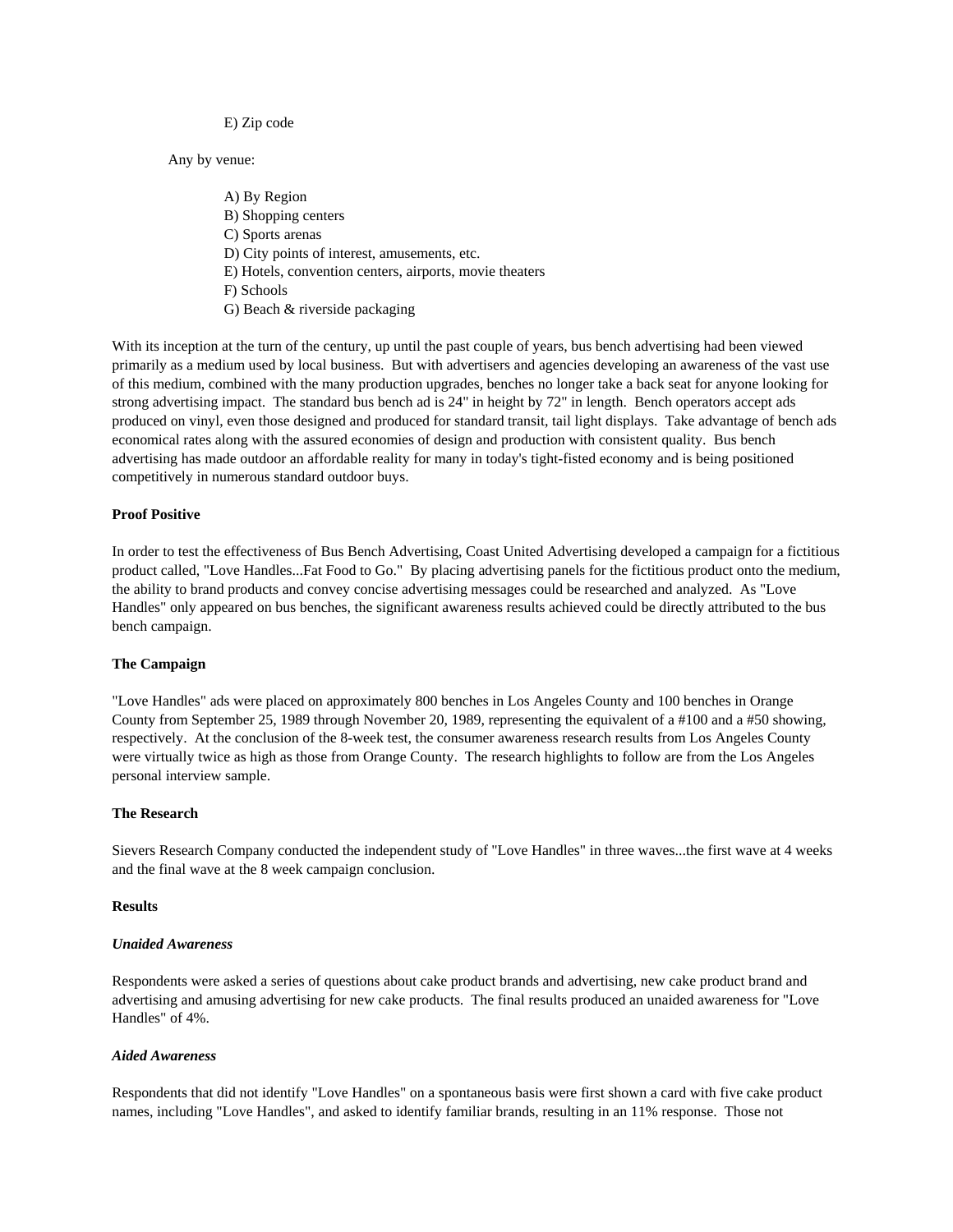recognizing "Love Handles" were then shown a photo of only the ad panel for "Love Handles" (not on a bench) which prompted an additional 17% recall. A cumulative aided awareness of 28%.

#### *Total Awareness*

At the conclusion of the 8-week campaign, 32% of the respondents were aware of "Love Handles". These final results built from a 26% awareness at 2 weeks, to 29% at 4 weeks, to 32% at 8 weeks, demonstrating the medium's ability to continually reach more consumers over time.

#### *Advertising Communications*

77% of the respondents who were aware of "Love Handles" on an unaided and a name only aided basis recalled one or more salient aspects of the ad...product graphics, brand name, product attributes, availability, etc....verifying the effectiveness of the ad and the medium.

#### *Source of Awareness*

The vast majority...83%...of the respondents who were aware of "Love Handles" on an unaided and a name only aided basis claimed bus benches as their source of awareness.

#### *Summary*

The research results clearly demonstrate the effectiveness of the bus bench medium's ability to achieve awareness and convey your advertising message. Because the campaign was, in many ways, like the launch of a new branded product, the results are even more impressive. Generating 32% public awareness for a non-existent cake product, after just 8 weeks. Don't take a back seat on another medium. Think how well bus bench advertising will work for your brand and products.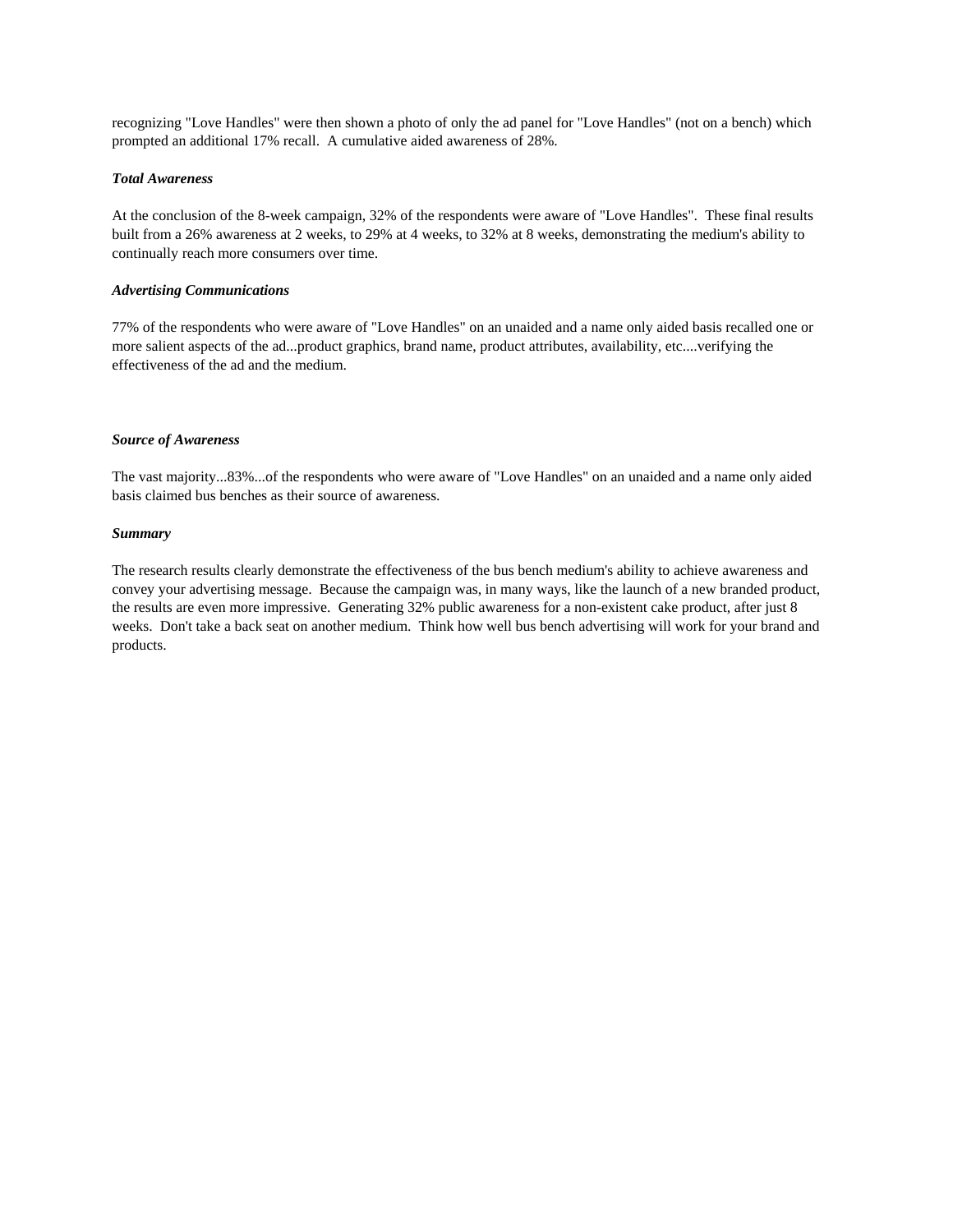Los Angeles Times

F/ THURSDAY, OCTOBER 26, 1989



JOEL LUGAVERE / Los Angeles Times

## **Benches Serve Sweet Put-On**

An odd advertisement has popped up on some 900 bus benches around Los Angeles and Orange counties. "Love Handles," it says. "Fat food to go. (Not available anywhere)." There is an accompanying photograph of a piece of chocolate cake with a plastic handle on top.

No, "Love Handles" aren't an underground product aimed at countering the diet fad. They wren't a convenient way of carrying around a snack, either.

In fact, "Love Handles" don't exist. The ad is part of a market research survey being conducted by a company that owns some 14,000 benches in Southern California.

Coast United Advertising is trying to determine

how many people actually notice what's written on bus benches. The company tried to create a fanciful, flippant product that wouldn't be confused with anything else.

The advertisements were posted two weeks ago, and researchers have been asking people on the street if they have seen them. The company hopes to use the responses to attract new business.

There isn't any address or phone number listed on the ad, but Coast United's phone number is printed on its bus benches, so the "Love Handles" campaign has generated an unforeseen response.

"We've been getting phone calls," said Arlan<br>Renfro, the company's president. "People are saying 'What's this all about?' "